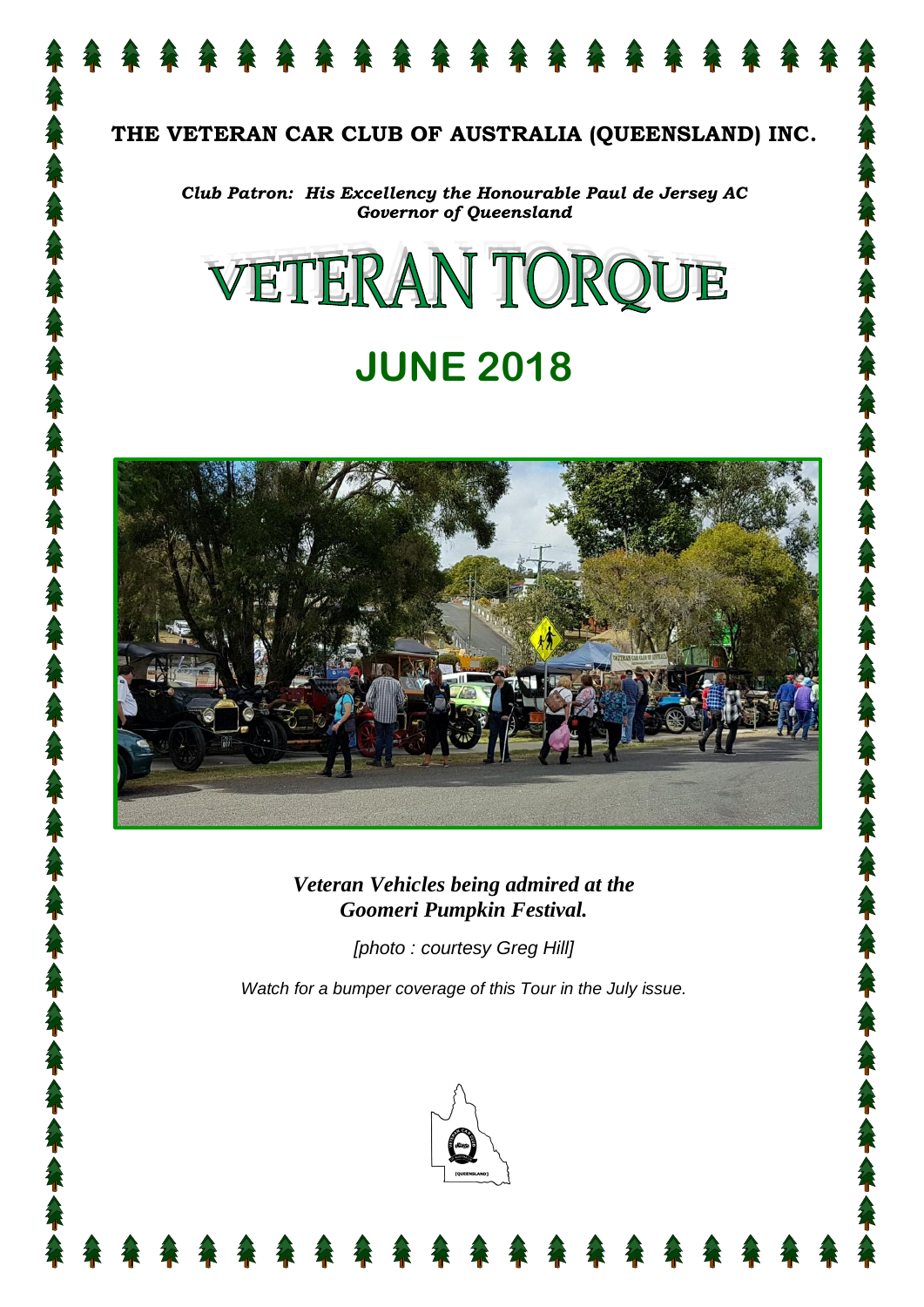#### **COMMITTEE MEMBERS OF VCCA(Q) 2017-2018**

Club Patron: His Excellency the Honourable Paul de Jersey AC Governor of Queensland

| President:                                          | Peter Arnold                                   | (07) 3298 5539 |                | <b>Non-Management Positions:</b>               |                |  |
|-----------------------------------------------------|------------------------------------------------|----------------|----------------|------------------------------------------------|----------------|--|
|                                                     | email parnold4@bigpond.com                     |                | Editor:        | Carolyn Robinson (07) 3201 1986                |                |  |
| Immediate Past President: Bob Burley (07) 3886 0059 |                                                |                |                | email redbubble@picknowl.com.au                |                |  |
|                                                     | email bowtie@aapt.net.au                       |                |                | Dating Committee                               |                |  |
|                                                     | Vice President: Glynn Hackshall (07) 3208 2687 |                |                | Ross Guthrie (Chairman) (07) 5536 2717         |                |  |
|                                                     | email daghack@bigpond.net.au                   |                |                | <b>Bob Collett</b>                             | 0411 242 360   |  |
| <u>Treasurer:</u>                                   | Hazel Burley (07)3886 0059                     |                |                | Syd Norman                                     | 0427 452 261   |  |
|                                                     | email bowtie@aapt.net.au                       |                |                | Paul Blake                                     | (07) 3878 6483 |  |
| <b>Secretary</b>                                    | <b>Rhonda Guthrie</b>                          | (07) 5536 2717 |                | Member Liaison                                 |                |  |
|                                                     | email secretary.vccaq@gmail.com                |                |                | Ross/Rhonda Guthrie (07) 5536 2717             |                |  |
| Events Co-ordinator: Albert Budworth 0429 780 980   |                                                |                |                | email guthrie45@bigpond.com                    |                |  |
|                                                     | email albertdianebudworth@outlook.com          |                | Librarian      |                                                |                |  |
| <b>Property Director:</b>                           |                                                |                |                | Wayne Aberdeen                                 | (07) 3396 8556 |  |
|                                                     | <b>David Hackshall</b> (07) 3805 2041          |                | Club Historian |                                                |                |  |
|                                                     | email david@pbiaustralia.com                   |                |                | Denis Martin                                   | (07) 3379 2530 |  |
| <b>Committee Members:</b>                           |                                                |                |                | Webmaster                                      |                |  |
|                                                     | <b>Carolyn Robinson</b> (07) 3201 1986         |                |                | Peter Ransom (07) 3359 2671                    |                |  |
|                                                     | email redbubble@picknowl.com.au                |                |                | email piransom@westnet.com.au                  |                |  |
|                                                     | <b>Russell Massey</b> (07)3893 3414            |                |                | Queensland Delegate to National Body           |                |  |
|                                                     | email vvancode@iinet.net.au                    |                |                | Peter Arnold (07) 3298 5539                    |                |  |
|                                                     | <b>Steve Forster</b> 0487 267 777              |                |                | email parnold4@bigpond.com                     |                |  |
|                                                     | email ashmick@westnet.com.au                   |                |                | Club Delegate to Qld Historic Motoring Council |                |  |
|                                                     |                                                |                |                | Albert Budworth                                | 0429 780 980   |  |
|                                                     | <b>Honorary Life Members</b>                   |                |                |                                                |                |  |

| <u>it:</u>                                   | <b>Peter Arnold</b> $(07)$ 3298 5539                 |  | Non-Management Positions:                      |                                         |                |  |  |
|----------------------------------------------|------------------------------------------------------|--|------------------------------------------------|-----------------------------------------|----------------|--|--|
|                                              | email parnold4@bigpond.com                           |  |                                                | Editor: Carolyn Robinson (07) 3201 1986 |                |  |  |
| te Past President: Bob Burley (07) 3886 0059 |                                                      |  |                                                | email redbubble@picknowl.com.au         |                |  |  |
| email bowtie@aapt.net.au                     |                                                      |  | Dating Committee                               |                                         |                |  |  |
|                                              | sident: Glynn Hackshall (07) 3208 2687               |  |                                                | Ross Guthrie (Chairman) (07) 5536 2717  |                |  |  |
| email daghack@bigpond.net.au                 |                                                      |  |                                                | <b>Bob Collett Bob Collett</b>          | 0411 242 360   |  |  |
|                                              | <b>Hazel Burley</b> (07)3886 0059<br><u>er: a se</u> |  |                                                | Syd Norman                              | 0427 452 261   |  |  |
|                                              | email bowtie@aapt.net.au                             |  |                                                | Paul Blake                              | (07) 3878 6483 |  |  |
|                                              | <b>Rhonda Guthrie</b> (07) 5536 2717<br>y            |  |                                                | Member Liaison                          |                |  |  |
|                                              | email secretary.vccaq@gmail.com                      |  |                                                | Ross/Rhonda Guthrie (07) 5536 2717      |                |  |  |
| Co-ordinator: Albert Budworth 0429 780 980   |                                                      |  | email guthrie45@bigpond.com                    |                                         |                |  |  |
| email albertdianebudworth@outlook.com        |                                                      |  | Librarian                                      |                                         |                |  |  |
|                                              | Director:                                            |  |                                                | Wayne Aberdeen                          | (07) 3396 8556 |  |  |
|                                              | <b>David Hackshall</b> (07) 3805 2041                |  | Club Historian                                 |                                         |                |  |  |
| email david@pbiaustralia.com                 |                                                      |  |                                                | Denis Martin                            | (07) 3379 2530 |  |  |
| ee Members:                                  |                                                      |  |                                                | Webmaster                               |                |  |  |
|                                              | <b>Carolyn Robinson</b> (07) 3201 1986               |  |                                                | Peter Ransom (07) 3359 2671             |                |  |  |
| email redbubble@picknowl.com.au              |                                                      |  | email piransom@westnet.com.au                  |                                         |                |  |  |
|                                              | <b>Russell Massey</b> (07)3893 3414                  |  | Queensland Delegate to National Body           |                                         |                |  |  |
| email vyancode@iinet.net.au                  |                                                      |  |                                                | Peter Arnold (07) 3298 5539             |                |  |  |
|                                              | <b>Steve Forster</b> 0487 267 777                    |  | email parnold4@bigpond.com                     |                                         |                |  |  |
| email ashmick@westnet.com.au                 |                                                      |  | Club Delegate to Qld Historic Motoring Council |                                         |                |  |  |
|                                              |                                                      |  |                                                | Albert Budworth 0429 780 980            |                |  |  |

**RACQ Phil Fletcher Hugh Kimlin Grahame Wilkinson**

The Club holds its meetings on the first MONDAY of each month (excluding January). Meetings are held in the VCCA(Q) Clubrooms at 1376 Old Cleveland Road, CARINDALE. (Corner of Old Cleveland Road and The Gateway Arterial Road – Refidex Map 182 E5). Meetings commence at 8.00 pm, and Visitors are always welcome.

**The telephone number** for the Clubrooms is (07) 3843 0010 **The Club website is:** : www.vccaq.com

#### **Membership fees for 2017/18** are:.

Full Membership (single): \$62 Joint Membership \$.68<br>Country Membership (single): \$50 Joint Membership: \$55 Country Membership (single): \$50 Associate Membership \$50 There is an additional joining fee of \$30.

#### *Note: THERE IS AN ADDITIONAL CHARGE OF \$7 FOR THOSE MEMBERS REQUIRING A MAILED COPY.*

Membership fees may be paid by **direct deposit** into the Club's Account: Bank of Queensland A/C 21577447; BSB 124001, giving details of your name.

**Or** By Cheque, made payable to Veteran Car Club of Australia (Queensland) Inc. (Please use full name as above to comply with bank requirements.

#### **Membership Application Forms are available from the Secretary at the address below.**

#### **All articles for publication in "***Veteran Torque***" must be with the Editor by the 20th of each month. Please send contributions to**::

Carolyn Robinson 8 Thoona Close Karana Downs Qld 4306 Ph. (07) 3201 1986; email: [redbubble@picknowl.com.au](mailto:redbubble@picknowl.com.au)

#### **All other correspondence to:**

The Secretary, VCCA (Q) Inc. 1376 Old Cleveland Rd, Carindale Qld 4152 email [secretary.vccaq@gmail.com](mailto:secretary.vccaq@gmail.com)

L'M SUPPOSED TO MEET A KID IN A PUMPKIN PATCH BUT I'LL STAY HERE WITH YOU INSTEAD...



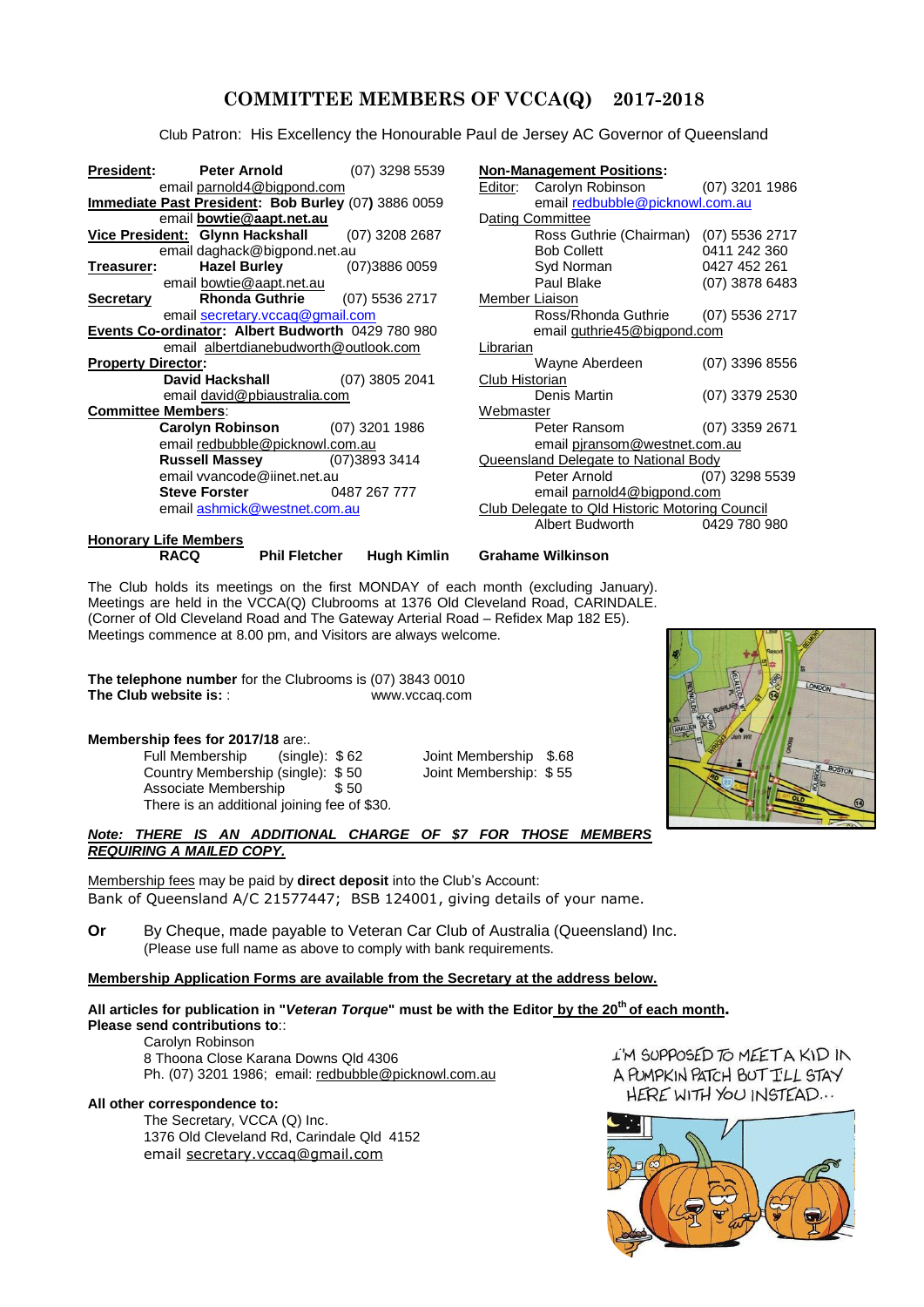#### *President's Report*

As I write this we are on the North Burnett rally with 7 other veterans in the town of Monto. The others are sitting around an open fire enjoying happy hour as the temperature is dropping rapidly here. Tomorrow we will drive to Cania Gorge for a walk around a couple of the natural features then up to the lookout for some spectacular views. We have already explored what Mt Perry has to offer with some lovely veteran roads leading to a disused railway tunnel now inhabited with Bentwing bats. They didn't appreciate our driving through their home. We will meet up with the South Burnett group on Friday which will end with the Goomeri Pumpkin Festival on Sunday.

On the home front I am very pleased to announce that we have a Rally Committee which will have its first meeting after the General Meeting on Monday. Volunteering for the positions are Syd Norman, Irene Donges, Phil Fletcher and James Brennan. This will add a new dimension to the management team and bring a good breadth of experience and some youthful enthusiasm. to the team.

The Finance sub-Committee met during the month to review the finances leading up to the end of financial year. We will report a small surplus in both business entities but as was predicted last year, the Club has continued to trade at a loss and will finish the year needing an injection from accumulated funds. When the subs were increased last year the prediction was that we would need an increase of around \$5.00 this year which is being proposed. This should put us in a reasonable position for next year.

My final thought for this month is along the lines of a weekly, fortnightly or monthly mid-week gathering at the clubrooms as a social / working activity. I am not talking full on working bee but more of a social activity where members, both male and female, can meet to discuss all manner of craft, restoration or other topics and may be fix the odd breakage or do a bit of pruning in the gardens etc. If this meeting was planned for a regular day and time, people can just drop in and do a bit of work, discussion etc., come together for morning tea then continue until heading off before lunch. Let's have a discussion at the meeting and see what comes of the idea.

\*\*\*\*\*\*\*\*\*

Happy motoring

Peter Arnold

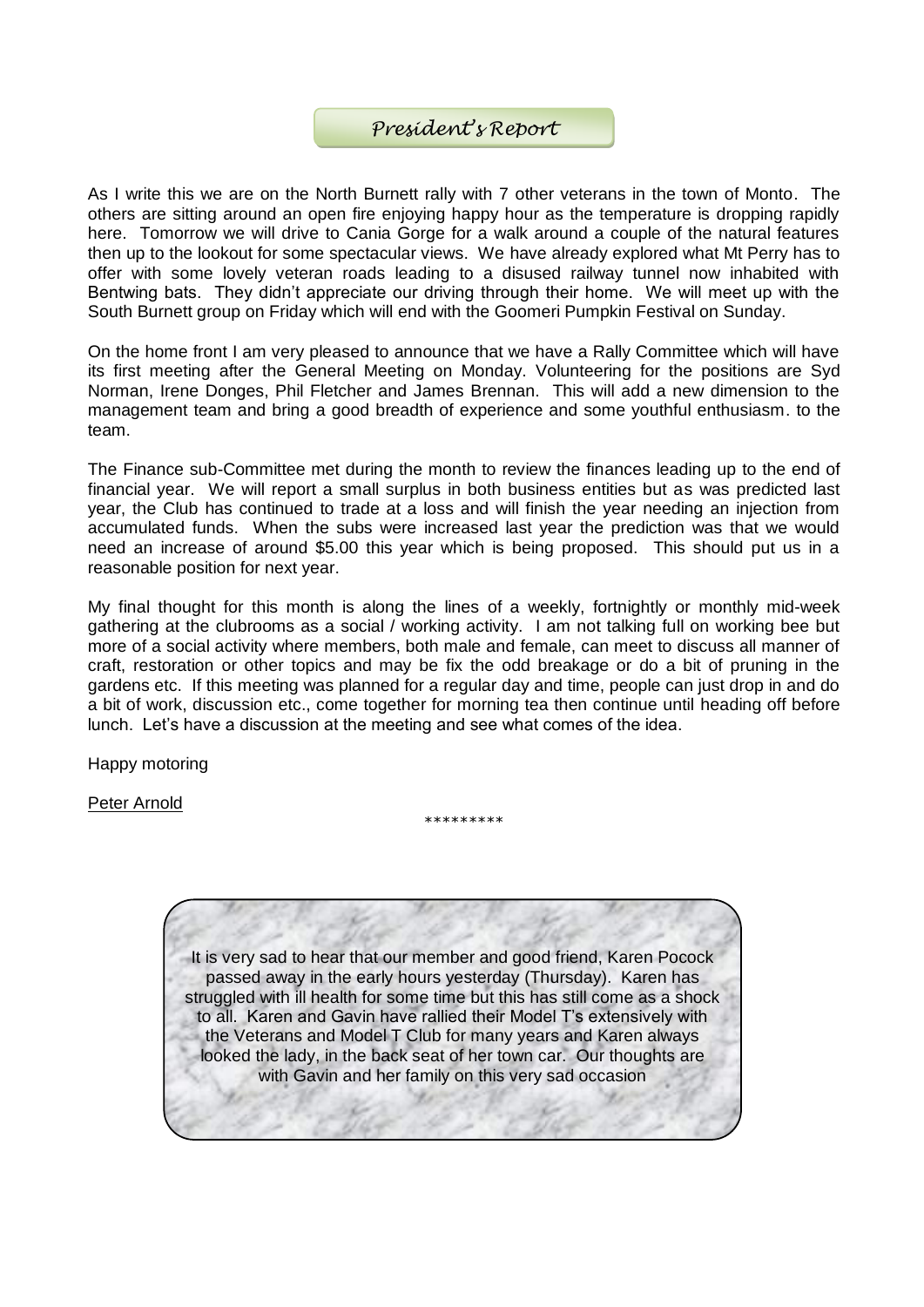# *Goomeri Gossip A NOTE FROM THE EDITOR*

Due to the shortage of time between our Tours and the General Meeting, Members who usually receive a hard copy of the magazine will not do so this month – Even an Editor deserves a holiday / Rally from time to time!

I want to thank all those members who have already sent me photos from both the Northern and Southern Tours, many of which will appear in next month's magazine [with due acknowledgement.]

A special thank-you to Phil who gave us a wonderful "Goomeri Pumpkin Festival" Tour, and we all had a lot of laughs along the way. His directions were spot-on; the only occasions where we missed a road were because we were talking and not paying attention.

Carol R.

HAPPY BIRTHDAY

# **TO THE RACQ**

On May 31 1905, 12 of Brisbane's pioneer drivers met to discuss forming a group to champion the rights of motorists. This marked the beginning of the Automobile Club of Queensland, 113 years ago.

Consisting of doctors, engineers and merchants, the pioneer drivers gradually increased in number to form the 18 founding members of The Royal Automobile Club of Queensland.

The Club's first President, Dr George Hopkins, was a world renowned surgeon, and Treasurer and Secretary Dr Archibald Brockway was an accomplished author and poet.

At a time when few women drove and the Automobile Club of Victoria did not accept female members, Dr Lillian Cooper, Queensland's first registered female doctor, was also a prominent foundation figure.

The founders were:

William G. Billington; Dr Archibald B Brockway; Archibald Carmichael; P Clarke; Dr Lillian V Cooper; Thomas Coupland Alexander B Elmslie; Dr Henry C Garde; Nils P Gustavson; Dr David Hardie; Dr Claude S Hawkes; Dr G. Herbert Hopkins; Dr Aeneas J MacDonnell; Hon. Dr Charles F Marks MLC; Dr Victor R Ratten; William J Tarrant; Walter M Trevethan; James Wilson.

#### Why the club was formed

It took Australians a while to accept cars as a mainstream form of transport because they were seen as a danger to more conventional horse-drawn vehicles when introduced in the early 1900s. With less than 50 cars in Queensland and few quality roads to drive on, motorists were a minority.

Much of the RACQ's early activity was devoted to influencing legislation aimed at restricting speed limits and travel around Brisbane. One of the first letters drafted by the club involved a request to police to stop gangs of youths throwing stones at passing cars.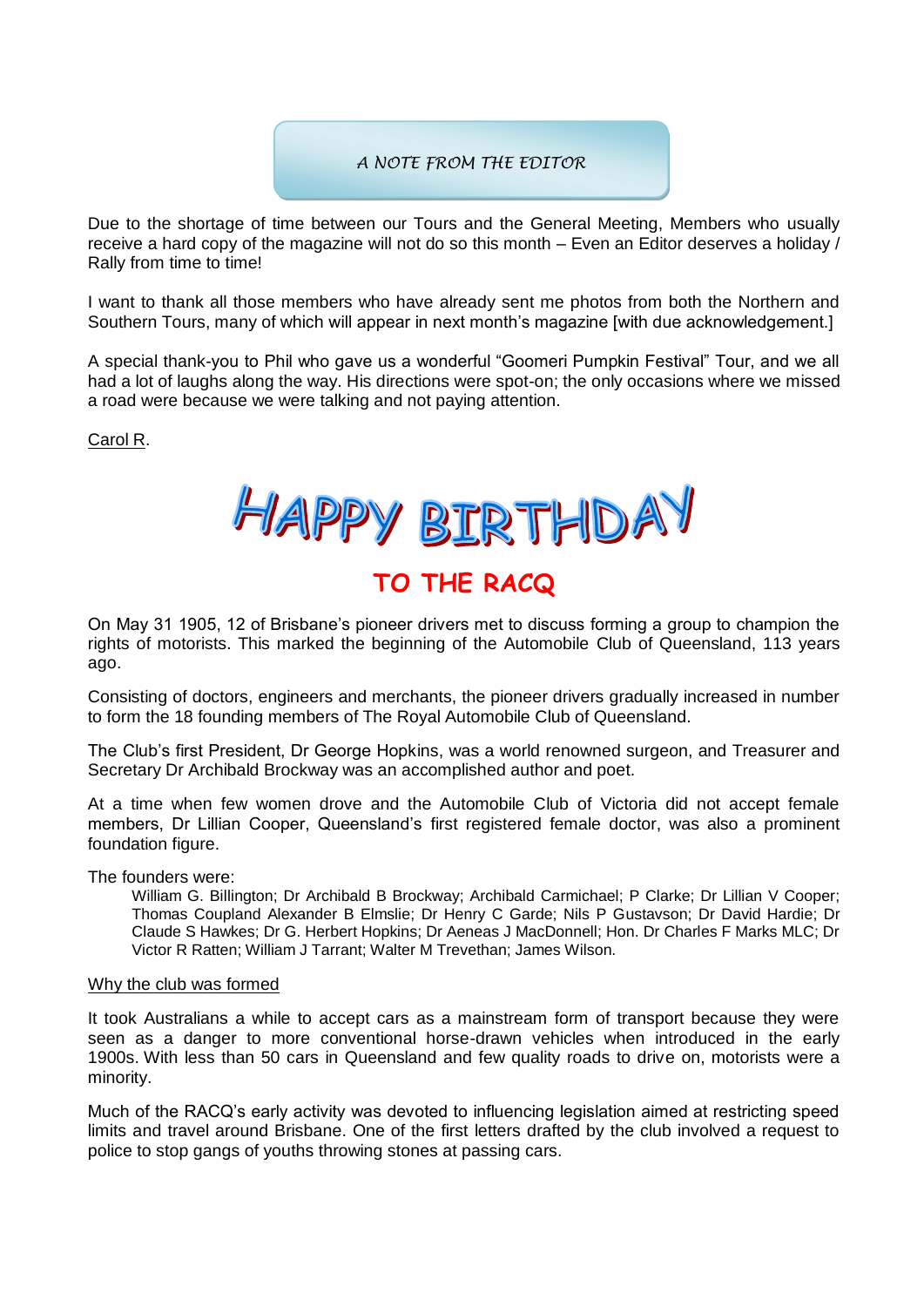The youths enjoyed a degree of public support, as increasing numbers of 'horseless carriages' threatened traditional transport businesses and damaged Brisbane's already sub-par road network.

#### 1905 -1920.

The early years of the Club were notable for helping the motor vehicle become an accepted part of day-to-day life in Queensland. Of the 18 foundation members, 10 were medical practitioners of some kind. The use of vehicles to transport patients helped shine a more positive light on cars.

Day trips to nearby towns proved a popular club activity, and the lack of road signs resulted in the members producing and erecting 100 directional signs to help motorists on their journeys. This important initiative gave birth to drive tourism in Queensland, which today is a multi-billion dollar industry, and the club's first travel service was created in 1918.



*An early veteran gathering.*

\*\*\*\*\*\*\*\*\*

[The above information largely obtained from the RACQ Website]

*Webmaster's Report*

The Vauxhall A – D Register has a web site that deserves your attention. It's a pleasure to visit, combining interesting articles and stories, excellent photographs and more, all relating to the A, D and OD (23-60) Vauxhalls. You'll find the link on the lower left side of our Links page. Go direct – click [HERE.](https://www.yorkmotormuseum.com/) You'll see some familiar cars.

The value of our Services page (go to the [Good Stuff](https://www.vccaq.com/recordings) page to find it) is being gradually enhanced. We've had it for several years and now you can also directories maintained by the [QVVA](https://www.shannons.com.au/club/carclubs/queensland-vintage-vehicle-association-inc/forsale/) and the [RROC \(NSW\).](https://rroc.org.au/wiki/images/6/64/GloveBoxServiceDirectory-Imposed.pdf)

Recently I visited the York Motor Museum in Western Australia and bumped into Ross Ainsworth, now a York resident. Not many years ago it had the pall of death about it but nowadays it's been completely revitalised courtesy of a new curator, a group of local enthusiasts and a nice government grant to kick things along. If you're in WA it's well worth a trip out to this very historic town.

#### Peter Ransom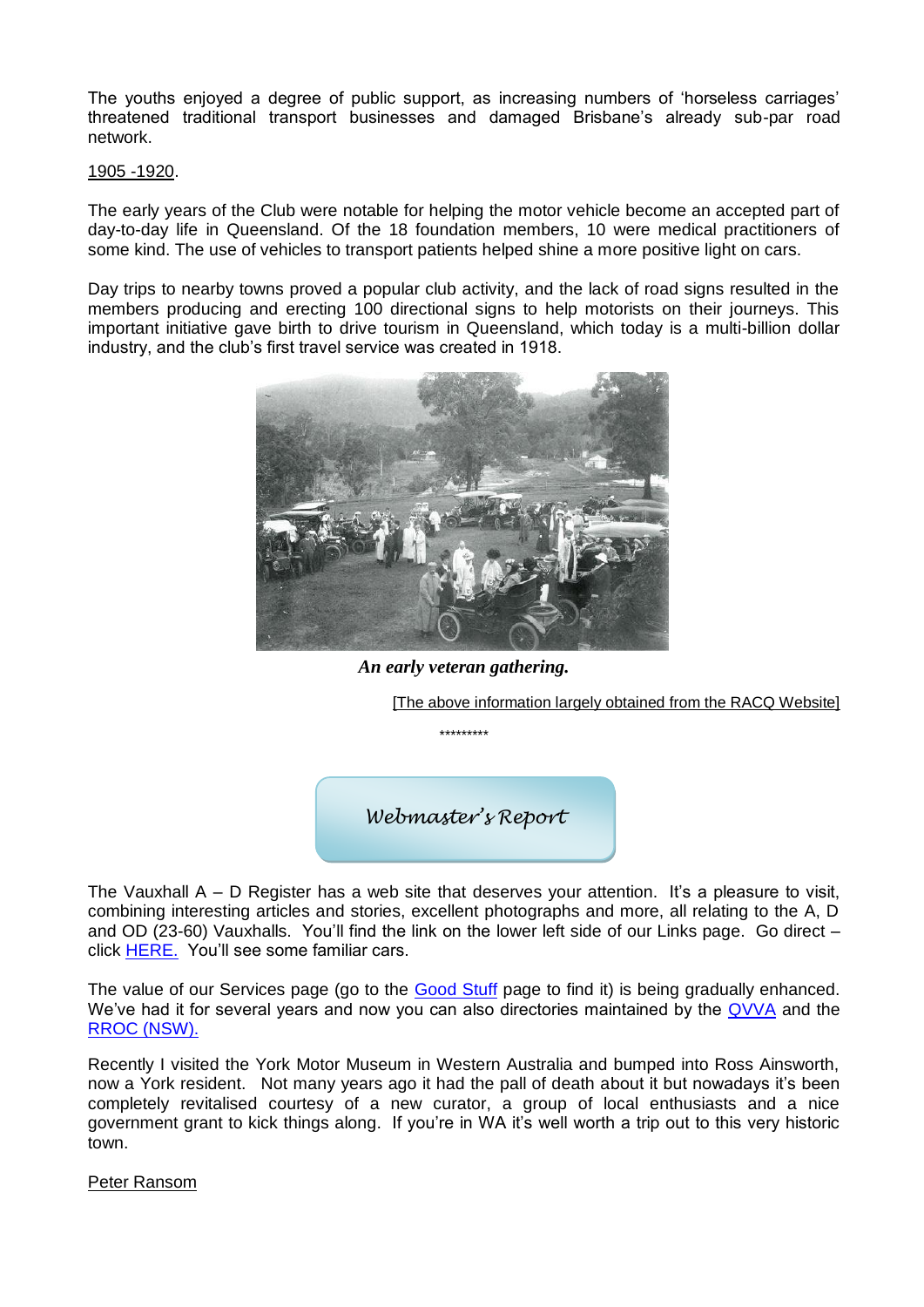#### **Minutes of the Six Hundred and Forty Ninth General Meeting of the Veteran Car Club of Australia (Qld) Inc. Held in the Clubrooms at 1376 Old Cleveland Road Carindale Monday 7 th May 2018**

- **Welcome:** President Peter Arnold opened the meeting at 7.45pm and thanked everyone for attending. Peter welcomed John Handley from Bundaberg. Very nice to see John & son Peter. **Attendance:** 39 Members as per attendance book
- **Apologies:** Neal & Jan Sims, Peter & Jennie Ransom, David Hackshall, Michael Hackshall, Rob & Pam Guthrie, Kevin & Joyce Brooks, Trevor & Janette Farnell, Wayne Aberdeen, Margaret Thompson, John & Alison Day, Len & Rosemary Kennedy, Graham & Dulcie Wilkinson, Iris Anderson.

#### **Visitors: Nil**

**Minutes of the April Meeting** Minutes as published in the club newsletter, so will be taken as read. Rhonda Guthrie moved that they be accepted as a true and correct record, seconded Albert Budworth Carried

**Business Arising.** Nil

**Correspondence: Inward:**

Magazines from various Clubs

**Outward: Nil**

#### **Business Arising from Correspondence:** Nil

Rhonda moved that the inward correspondence be received and the outward be endorsed, seconded by Glynn Hackshall Carried

**Treasurer Report:** Hazel reported on the club accounts. Hazel reported that the committee had requested she request a discount from our electricity carrier, she has done this and for the next 12 months Hazel has arranged a 17% discount off our usage account. Hazel moved that the report be accepted. Seconded by Irene Donges Carried

#### **Events: 2018**

- 17<sup>th -</sup> 25<sup>th</sup> May **North Burnett Rally** This event organized by Terry Lewis commences with 3 nights at Mt Perry then on to Monto, finally either Mundubbera/Eidsvold or Gayndah before heading to Yallakool Caravan Park to continue with the Goomeri rally - 12 days of glorious country rallying.
- 25<sup>th</sup> 28<sup>th</sup> May **South Burnett Rally** This tour is being organized by Phil Fletcher, with assistance from Steve Forster and Glynn Hackshall. Entry forms are on the club web site Remember you need to<br>book vour accommodation. website is www.vallakoolpark.com.au email book your accommodation. website is [www.yallakoolpark.com.au](http://www.yallakoolpark.com.au/) email [yallakool@southburnett.qld.gov.au](mailto:yallakool@southburnett.qld.gov.au) Phone (07) 4168 4746. Address: Barambah Road, Moffatdale Q Contacts are Nicky or Ken

Between both events there will be approx. 20 vehicles. These will be interesting events.

- $2^{nd}$ -3 $^{rd}$ **Old Petrie Town** On Saturday 4th June, and Sunday 5th June, Old Petrie Town, is hosting a Steam Fair, featuring traction engines, steam rollers, toys powered by steam, and vintage petrol engines, along with vintage tractors, cars, trucks, buses, markets and lots more. I'm sure some of the club members who live out that way will attend this fun day. **Plenty of area for the car trailers if members wish to trail their veteran to the Steam Fair.**
- $24^{\text{th}}$  June Albert is organizing another **non car day**. Assemble Roma St Railway Station time TBA

travelling by rail to Kippa-ring, bus to Redcliffe and enjoy lunch at the Redcliffe RSL.

5<sup>th</sup> July This will be the 100<sup>th</sup> Anniversary of when a 1912 Overland was driven from Brisbane Town Hall to the Toowoomba Town Hall. This was accomplished in 2 hours 7 ½ minutes back in 1918 it was a distance of 85.5 miles the Driver being Mr. P.Z. Eager Mechanic Mr. W. G. Webb. I wonder how long it will take today. This vehicle is now owned by Graham Crittenden (a club member), he is planning on driving the same vehicle to Toowoomba on the  $5<sup>th</sup>$  July 2018 departing from the Brisbane Treasury Building to the Toowoomba Post Office. If you would like to join him in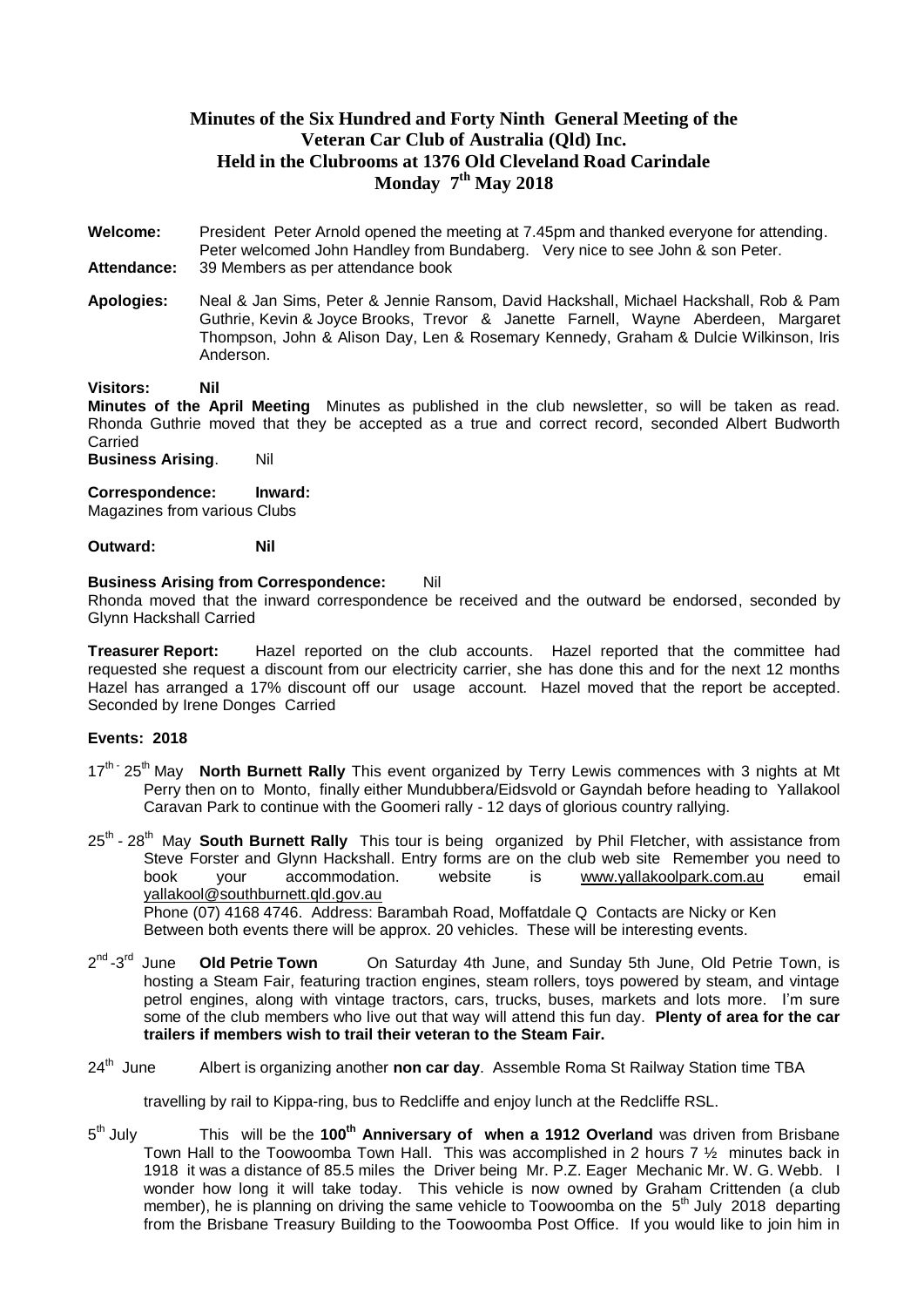your veteran please contact Graham directly, his phone number is in the club register or contact Rhonda and she will give you his number. Denis Martin has a contact through the local Historical Society that may be able to assist Graham Crittenden with the organizing of this event.

- 15th July **RACQ** As we have another rally in July we need YOU to attend this special public display day. By attending the RACQ day we are able to show off the history of the early motoring industry and show the public what cars were really like when first designed and built. The committee is hoping to have some "feather" flags to be displayed. To date we only have 4 club members attending.
- 11-22 July **Sir James Blair - Re-Enactment Tour** through Central Queensland. This is planned to be a partial re-enactment of the first epic motor vehicle journey undertaken by a politician in Queensland. James (Jimmy) Blair, the Attorney General and Minister for Mines, undertook the journey in a 1905 20Hp Panhard Tourer in 1908, 110 years ago. Accompanying him were his Private Secretary, Mr. J D O'Hagan, Mr. A.D. Murphy, owner of Northampton Downs Station near Blackall, Mr. Leach a reporter for the Queenslander newspaper and the Canadian chauffeur mechanic, Charles Hall.

It is proposed on this trip to start in Cloncurry and back track their journey to Blackall then follow their path on to Brisbane. This journey will take us 12 days, including a lay day in Longreach, over comparatively very good roads.

- $4<sup>th</sup>$  August **Presentation Dinner** at the club rooms
- 18th August **Veteran & Vintage Swap Meet**. Saturday club rooms gentleman's hours 8am start.
- 14<sup>th</sup> -15<sup>th</sup> Oct **Bankfoot 150 Anniversary** John Day to Assist with the organization of this event
- $3^{\text{rd}}$  4 **London to Brighton** - short local run on the Sunday commencing from the club rooms, lunch has been arranged at the "Brighton Room" at the Redland Sporting Ground complex. Let's celebrate this event together.
- 15th December **Veteran Christmas Party**
- **2019** 17 23 September National Veteran Tour. (Qld) Headquarters will be Bargara Caravan Park. Expressions of Interest and Bulletin No. 1 now out. Check club website – Have you booked your accommodation ?????
- **2020** 1  $s$ <sup>t</sup>  $-7$ <sup>th</sup> April National Veteran Rally, 1 & 2 Cylinder, Charleville Queensland. The committee for this event have recently visited the area and found the local people very excited about the prospect of a National Event out their way.

#### **Other Club Invitation Events 2018**

- 25-27 May VCCA NSW. Invitation Rally for 1 & 2 Cylinder Veteran Cars and Bikes, Yamba.: Entry forms on the club website, or (E:) [rodruthholmes@gmail.com](mailto:rodruthholmes@gmail.com) (P) 02 6657 2765 (M) 0427 572 765
- 23 29 Sept. National Veteran Tour, Forbes**,** NSW (organised by Newcastle Branch)
- **2019** 2  $2<sup>nd</sup>$  March Tenants  $25th$  Anniversary Lunch. (Clubrooms)

**2019** 30 Aug - 6 Sept. Horseless Carriage Car Club of America (HCCA) S-E Australia Region International Tour in Bathurst, See Club Website. After this event and for those who are planning on attending the Bargara National Event, Russell Holden is planning a tour travelling to Bargara Qld. Russell is organizing the run from Bathurst to Goondiwindi, and John Hanley is planning the tour from Goondiwindi to Bargara. This will be for Overseas visitors and fellow country members who wish to travel to Queensland for the National Rally and possibly the Model T National Rally as well.

**2019** 29 Sept. – 5 Oct. National Model T Ford Rally, Maryborough. Info pack: email MTOQ2019rally@hotmail.com

**Library:** Nil **QHMC:** Nil **Web Master**: Nil **Historian:** Nil **SAG Report** Nil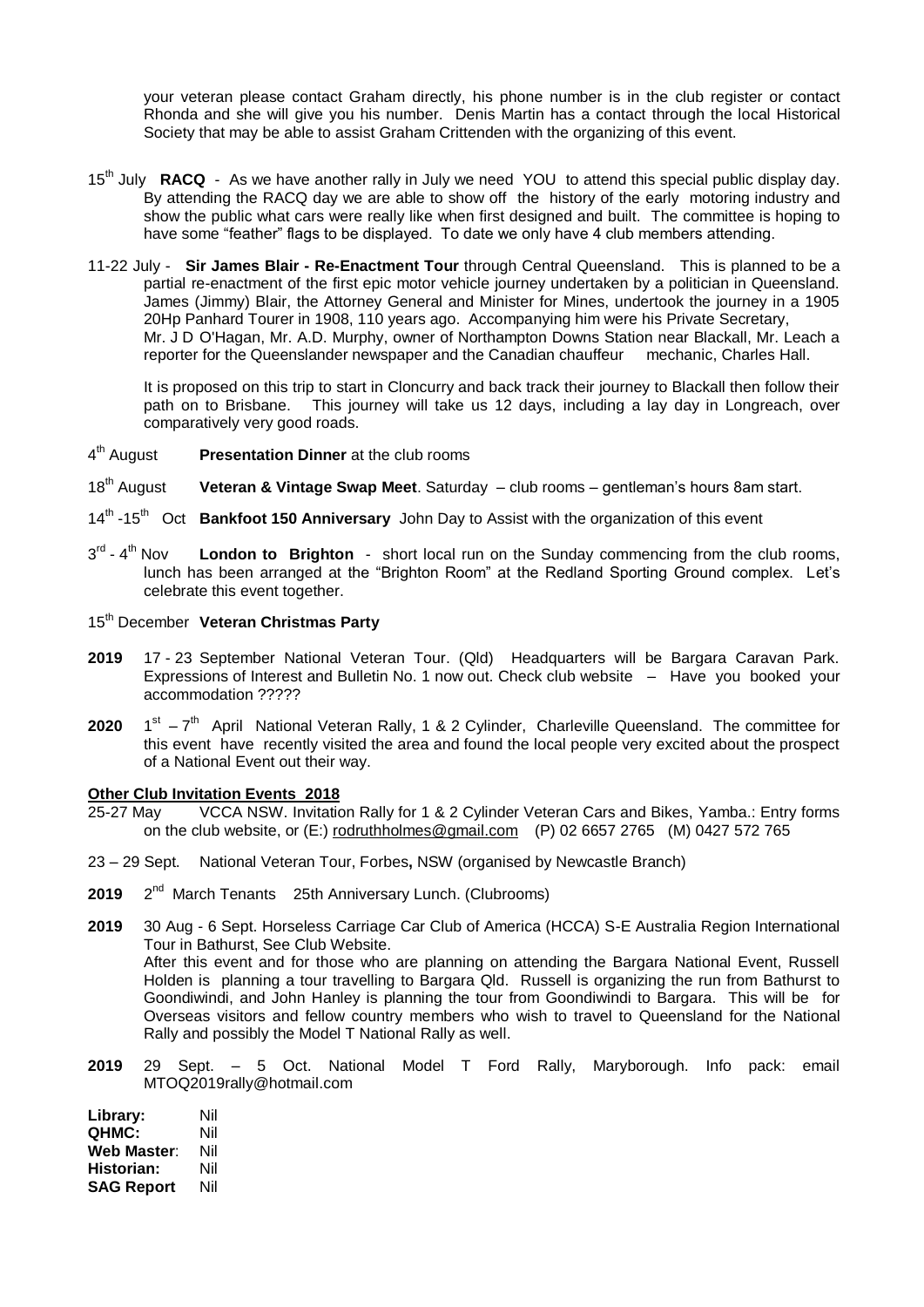**Dating:** Ross Guthrie Reported that he has emailed out dating paperwork to club members but is **waiting** for them to be returned.

**Editor Report:** Carol mentioned that she may not be able to produce a printed version of Veteran Torque by the deadline next month as she and Alan are participating in the South Burnett Rally.

#### **General Business:**

Phil Fletcher reported on the Rally Plans for the South Burnett event. The members who have not booked their camping site need to do so ASAP.

Peter mentioned the club has been contacted by Motorway Transport Dept regarding the fence between the club property and the M1 Freeway. Apparently the Motorway Dept is planning on installing a Koala Fence. Peter and Glynn have requested a meeting with the engineer to check out a few things eg: the water that comes off the Motorway onto the club land making it very boggy in wet weather.

Peter reported that the Committee is planning to purchase 4 Feather Banners to be used whilst the club is on rallies as well as on display eg: RACQ Motorfest day in July.

Last month Dirk & Trudy Regter from the Netherland gave the club members a talk and showed videos of their journeys to date after the meeting (which we all found most interesting). They are driving their Model T around Australia fundraising for the charity "SOS Villages" around the world. They are due back in Brisbane at the end of July. The social committee would like to arrange an evening at the club rooms on the  $22<sup>nd</sup>$  July before they depart for home. The committee has asked the Model T Register if they too would like to join with us on this social night. The plan is to charge a nominal fee for the dinner and after expenses the money will be given to Dirk & Trudy to put towards their charity. This will be a fun night, hopefully they will tell us some of the stories and happenings they experienced during their travels around Australia.

Peter also suggested next month we pass a container around during the meeting so club members have the opportunity to donate towards the SOS Village Charity, this too can be handed to Dirk & Trudy on 22<sup>nd</sup> July.

Alan Lyons reported that whenever he visited a certain store there is a 4x4 vehicle on "S" Plates with all the bells and whistles on it suitable to go bush. He / we understand this type of registration is not meant to be used every day. Yes he may be in a club and entitled to only pay for the concessional registration but used only on club events, that is our understanding.

Paul Blake suggested if he was concerned he should contact the police and report the offender. It is up to the police to fine the driver. Paul stated that the Transport Department monitors all classes of vehicles. At this stage there are not too many accidents with vehicles using "S" plates.

Graham Donges reported that the 1 & 2 Cyl Rally Committee have visited the Charleville area and have found lots to see and do. The various businesses we have approached are very happy to assist us with our planning. Graham asked if any club member would like to volunteer to assist with the marshalling and other odd jobs at the time of the rally you are very welcome. Please travel in your modern or vintage car NOT veteran unless it is a 1 & 2 Cyl we want as many as possible from the club members on this special rally.

Peter reminded us that he would like some members to volunteer to be part of the Events Committee. Peter envisages that the committee would only meet quarterly to assist with the planning of club rallies. Not necessarily to organize events but to make sure we don't have rallies that clash, and that we can participate in other club events if we so wish. Albert Budworth, Syd Norman, Irene Donges, Phil Fletcher, & Peter was going to ask Michael Hackshall if he would like to be part of this committee. Peter thanked these club members for donating their time to be part of this committee.

Peter also thanked all the club members who brought their clothes in to be swapped/sold it made for an interesting time. Not sure how much was sold but it certainly created a lot of interest.

Peter has a copy of the "Charter of Turin" this book has suggestions on restoration and dating of veteran vehicles. Peter will do a presentation on the book next meeting.

Meeting closed 9.10pm

Rhonda Guthrie …………………………………… Peter Arnold …………………………………… Hon Secretary **President** Veteran Car Club of Australia (Qld) Inc. Veteran Car Club of Australia (Qld) Inc